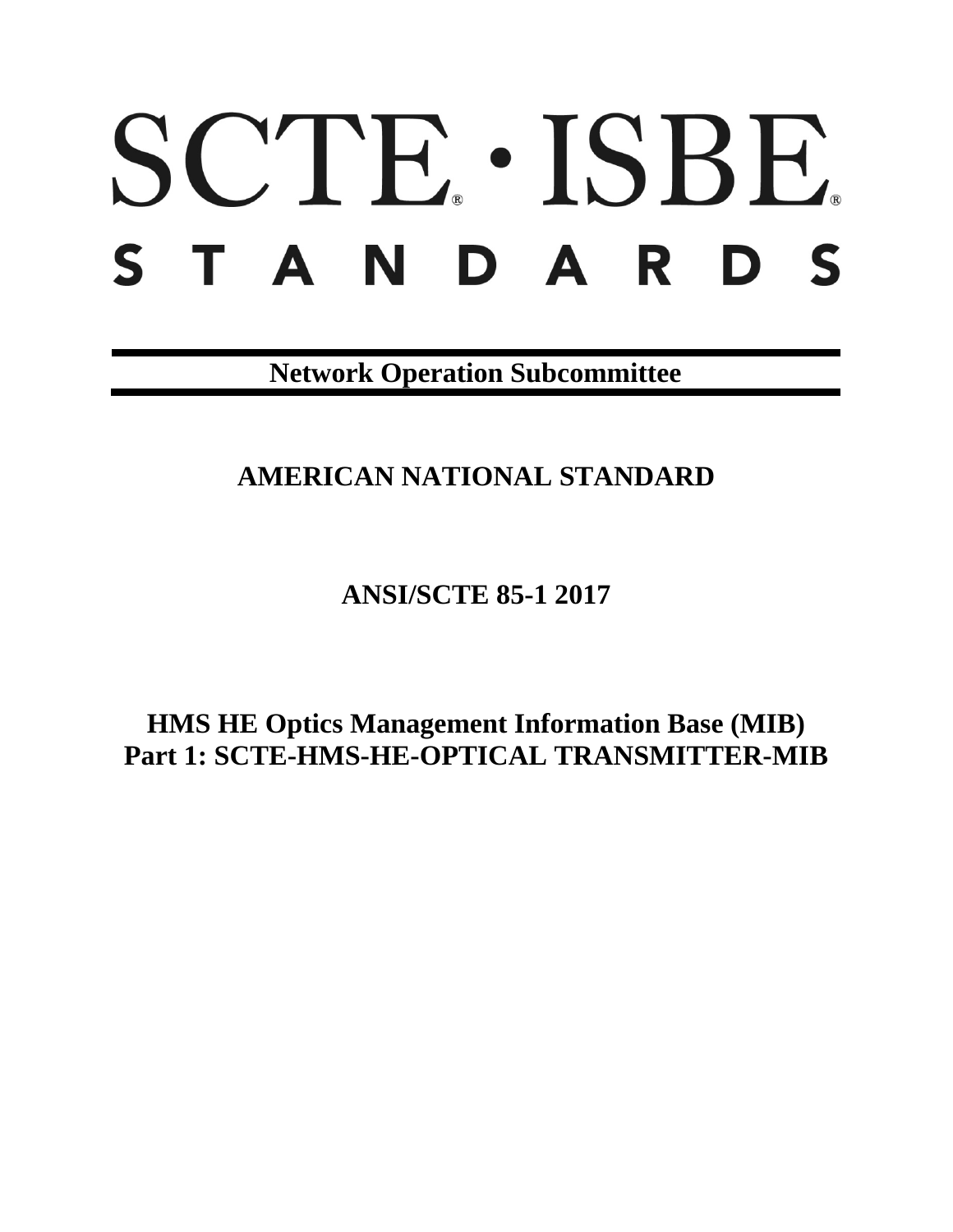# **NOTICE**

The Society of Cable Telecommunications Engineers (SCTE) / International Society of Broadband Experts (ISBE) Standards and Operational Practices (hereafter called "documents") are intended to serve the public interest by providing specifications, test methods and procedures that promote uniformity of product, interchangeability, best practices and ultimately the longterm reliability of broadband communications facilities. These documents shall not in any way preclude any member or non-member of SCTE•ISBE from manufacturing or selling products not conforming to such documents, nor shall the existence of such standards preclude their voluntary use by those other than SCTE•ISBE members.

SCTE•ISBE assumes no obligations or liability whatsoever to any party who may adopt the documents. Such adopting party assumes all risks associated with adoption of these documents, and accepts full responsibility for any damage and/or claims arising from the adoption of such documents.

Attention is called to the possibility that implementation of this document may require the use of subject matter covered by patent rights. By publication of this document, no position is taken with respect to the existence or validity of any patent rights in connection therewith. SCTE•ISBE shall not be responsible for identifying patents for which a license may be required or for conducting inquiries into the legal validity or scope of those patents that are brought to its attention.

Patent holders who believe that they hold patents which are essential to the implementation of this document have been requested to provide information about those patents and any related licensing terms and conditions. Any such declarations made before or after publication of this document are available on the SCTE•ISBE web site at [http://www.scte.org.](http://www.scte.org/)

> All Rights Reserved © Society of Cable Telecommunications Engineers, Inc. 2017 140 Philips Road Exton, PA 19341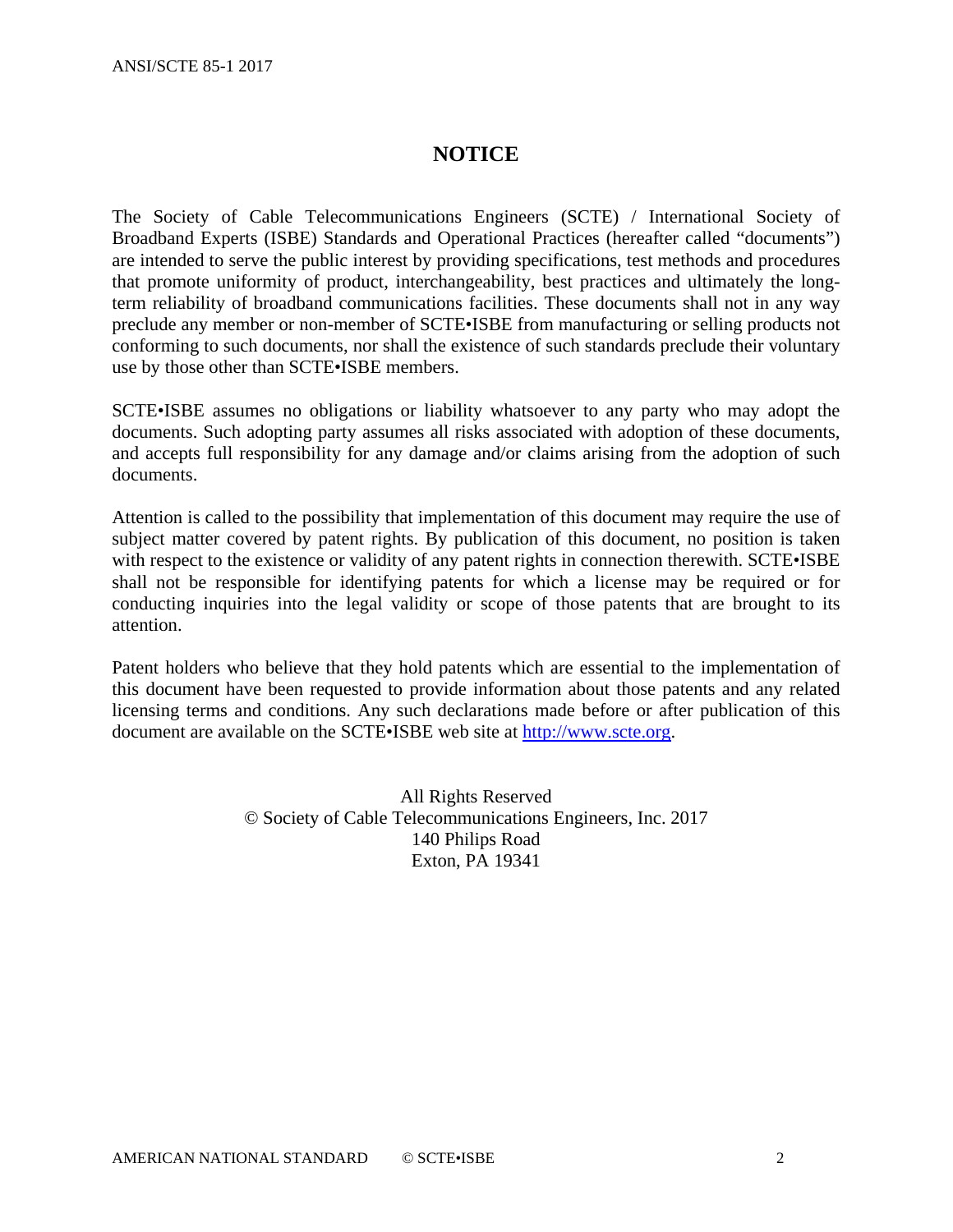# **CONTENTS**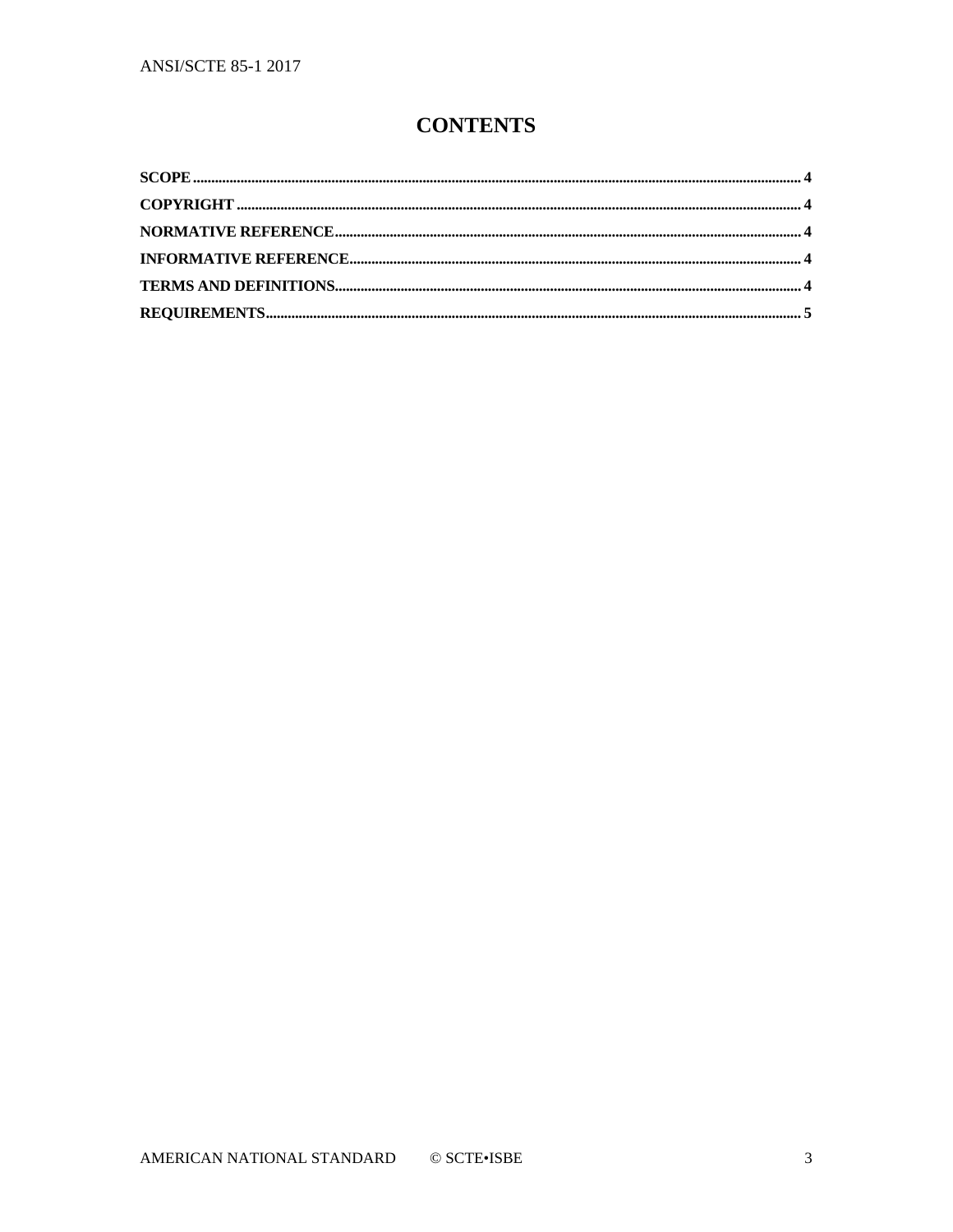# <span id="page-3-0"></span>**SCOPE**

This document is identical to SCTE 85-1 2009 except for informative components which may have been updated such as the title page, NOTICE text, headers and footers. No normative changes have been made to this document.

The MIB module is for representing general information about optical equipment present in the headend (or indoor) and is supported by an SNMP agent.

# <span id="page-3-1"></span>**COPYRIGHT**

The MIB definition found in this document may be incorporated directly in products without further permission from the copyright owner, SCTE.

# <span id="page-3-2"></span>**NORMATIVE REFERENCE**

IETF RFC2578, Structure of Management Information Version 2 (SMIv2)

IETF RFC2580, Conformance Statements for SMIv2

IETF RFC2737, Entity MIB (Version 2)

SCTE 38-11 (formerly HMS 114), Hybrid Management Sub-layer Management Information Base (MIB) Part 11: SCTE-HMS-HEADENDIDENT-MIB

SCTE 83-1 (formerly HMS 108), HMS Inside Plant Management Information Base (MIB) Part 1: SCTE-HMS-HE-OPTICS-MIB

IETF RFC2573, SNMP Applications

IETF RFC1907, Management Information Base for Version 2 of the Simple Network Management Protocol (SNMPv2)

ANSI/SCTE 38-1 2002 (formerly HMS 026), Hybrid Management Sublayer Management Information Blocks (MIB) Part 1: Property MIB

SCTE 84-1 (formerly HMS 111), HMS Common Inside Plant Management Information Base (MIB) Part 1: SCTE-HMS-HE-COMMON-MIB

# <span id="page-3-3"></span>**INFORMATIVE REFERENCE**

None

# <span id="page-3-4"></span>**TERMS AND DEFINITIONS**

This document defines the following terms: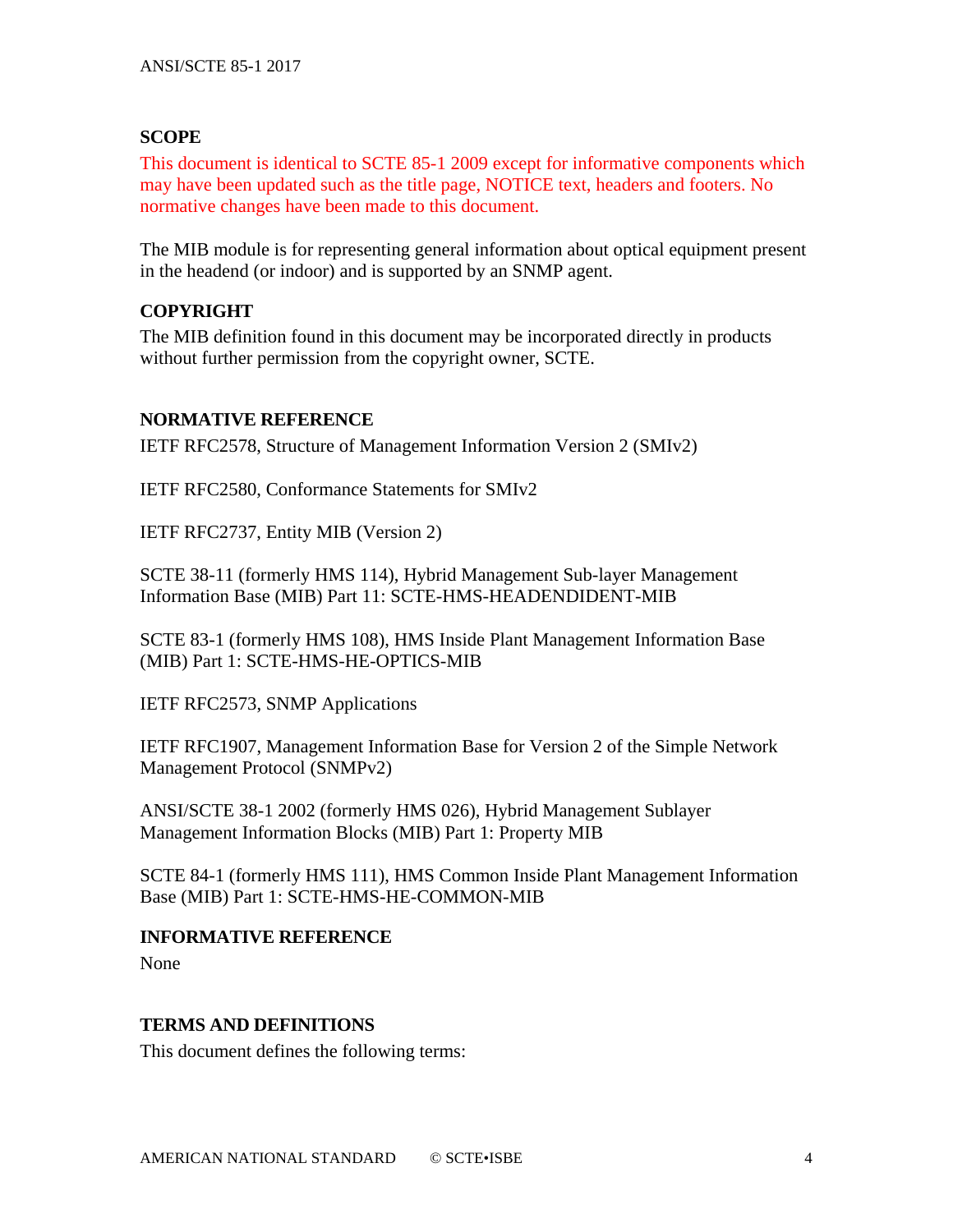*Management Information Base (MIB)* - the specification of information in a manner that allows standard access through a network management protocol.

# <span id="page-4-0"></span>**REQUIREMENTS**

This section defines the mandatory syntax of the SCTE-HMS-HE-OPTICAL-TRANSMITTER-MIB. It follows the IETF Simple Network Management Protocol (SNMP) for defining managed objects.

The syntax is given below: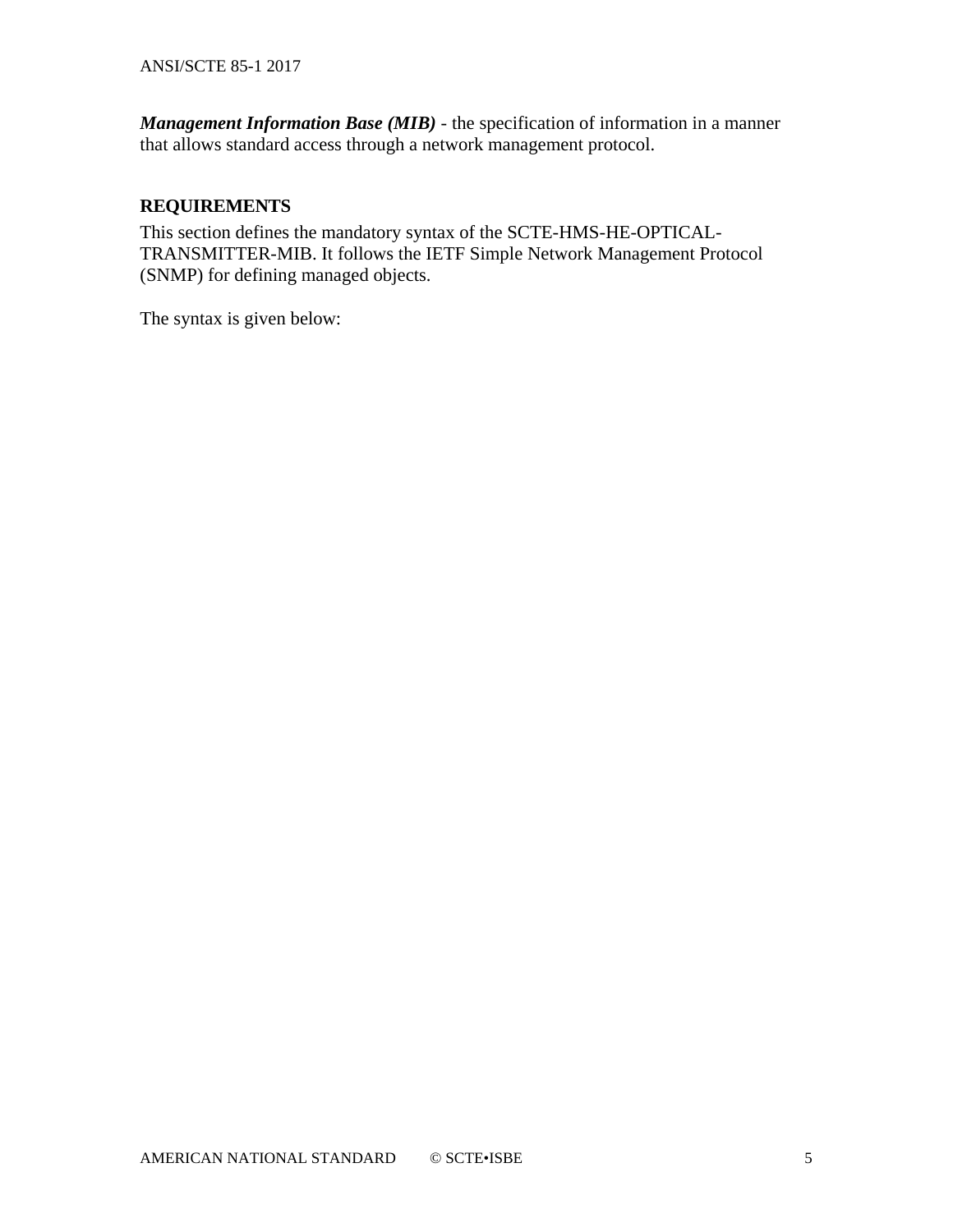-- Module Name: HMS112R10.MIB (SCTE 85-1)

-- SCTE Status: Adopted

### SCTE-HMS-HE-OPTICAL-TRANSMITTER-MIB DEFINITIONS ::= BEGIN

### IMPORTS

 Integer32, Unsigned32, MODULE-IDENTITY, OBJECT-TYPE FROM SNMPv2-SMI MODULE-COMPLIANCE, OBJECT-GROUP FROM SNMPv2-CONF entPhysicalIndex FROM ENTITY-MIB HeTenthCentigrade, HeTenthVolt, HeTenthdBm, HeHundredthNanoMeter, HeTenthdB, HeOnOffStatus, HeOnOffControl, HeLaserType FROM SCTE-HMS-HEADENDIDENT-MIB -- see SCTE 38-11 (formerly HMS114) heOpticalTransmitterGroup FROM SCTE-HMS-HE-OPTICS-MIB; -- see SCTE 83-1 (formerly HMS108)

heOpticalTransmitterMIB MODULE-IDENTITY LAST-UPDATED "200302170000Z" -- February 17, 2003 ORGANIZATION "SCTE HMS Working Group" CONTACT-INFO " SCTE HMS Subcommittee, Chairman mailto:standards@scte.org "

### DESCRIPTION

 "The MIB module is for representing optical transmitters present in the headend (or indoor) and are supported by a SNMP agent."

::= { heOpticalTransmitterGroup 1 }

heOpTxMIBObjects OBJECT IDENTIFIER ::= { heOpticalTransmitterMIB 1 }

The Optical Transmitter Unit Table heOpTxUnitTable OBJECT-TYPE SYNTAX SEQUENCE OF HeOpTxUnitEntry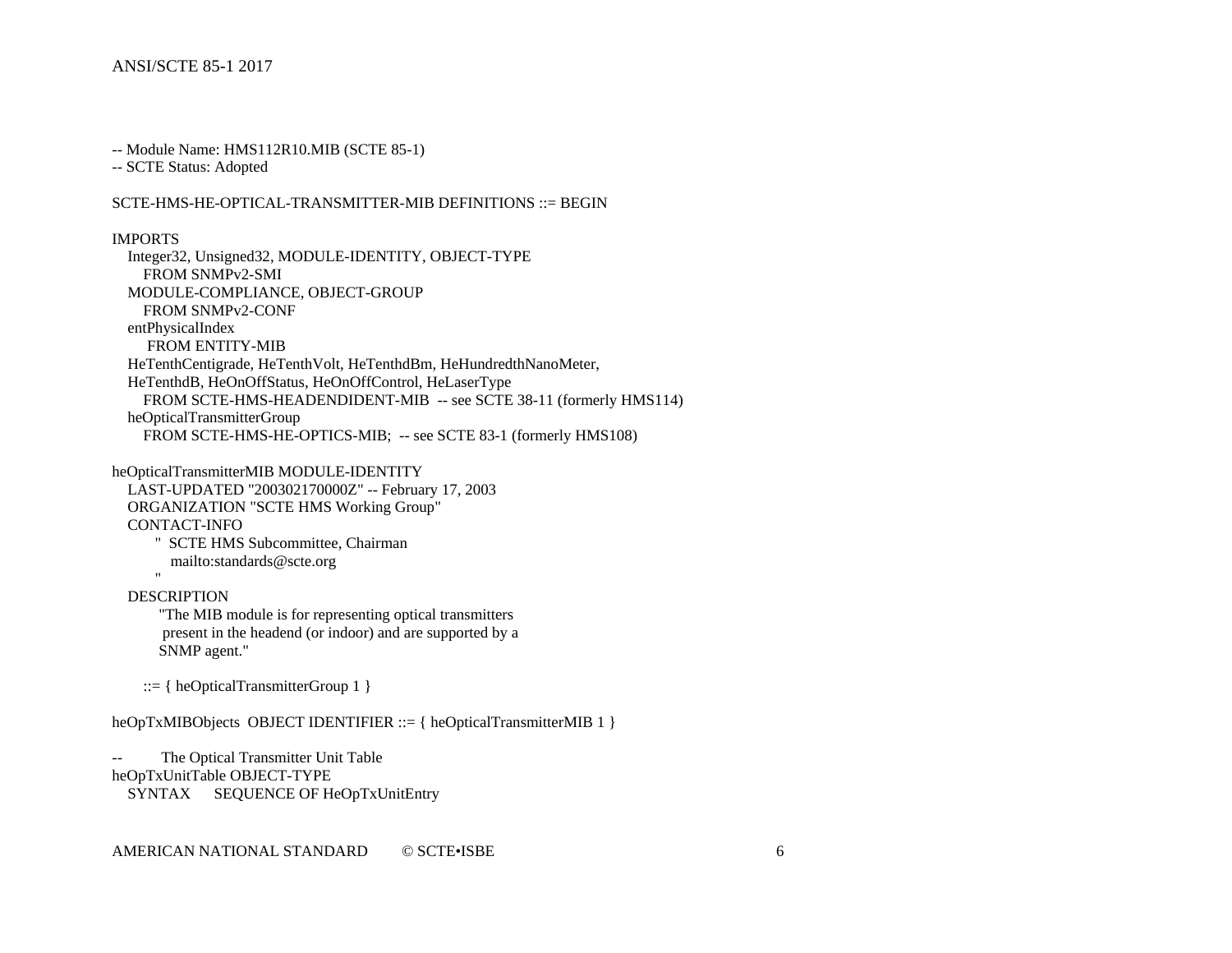```
 MAX-ACCESS not-accessible
   STATUS current
   DESCRIPTION
        "A table containing information about headend (or indoor)
       fiber optic transmitters. These transmitters could be plug-in
       modules for a chassis, stand-alone pizza-box units etc."
    ::= \{ \text{heOpTxMIBObjects} 1 \}heOpTxUnitEntry OBJECT-TYPE
   SYNTAX HeOpTxUnitEntry
   MAX-ACCESS not-accessible
   STATUS current
   DESCRIPTION
        "Information about each Fiber Optic Transmitter in 
       the subsystem."
   INDEX { entPhysicalIndex }
  ::= { heOpTxUnitTable 1 }
HeOpTxUnitEntry ::= SEQUENCE
{
  heOpTxUnitOutputStatus HeOnOffStatus,
   heOpTxUnitOnOffControl HeOnOffControl
}
heOpTxUnitOutputStatus OBJECT-TYPE
   SYNTAX HeOnOffStatus
   MAX-ACCESS read-only
   STATUS current
   DESCRIPTION
        "The output status of the transmitter. 
       If all the outputs of the transmitter are off then
       the variable value shall be off(1), else the value
      shall be on(2)."
  ::= { heOpTxUnitEntry 1 }
heOpTxUnitOnOffControl OBJECT-TYPE
```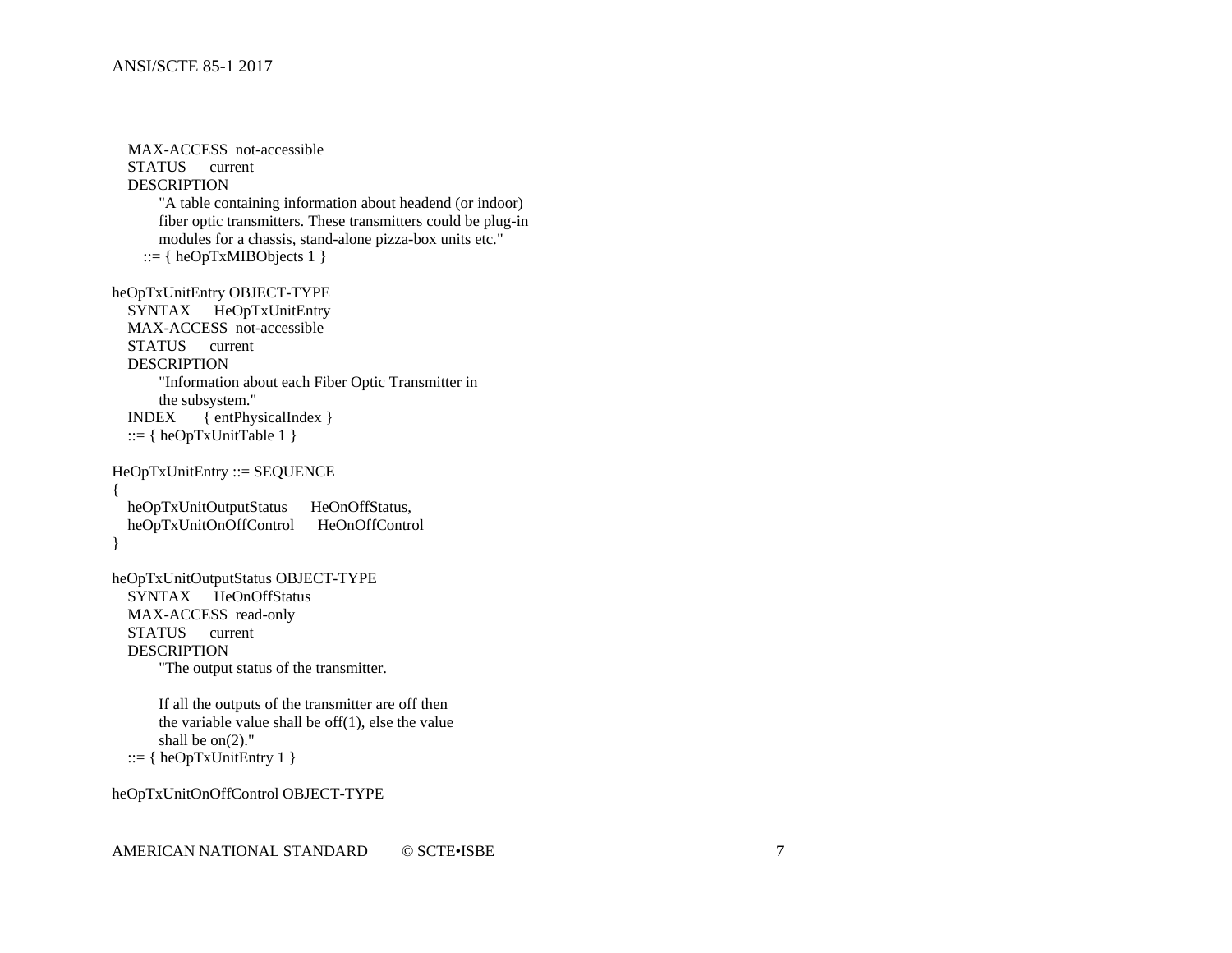SYNTAX HeOnOffControl MAX-ACCESS read-write STATUS current DESCRIPTION "This variable controls the output status of the transmitter.

Setting this variable to off(1) will cause all the

transmitters outputs to be shut off.

 Setting this variable to on(2) will cause all the transmitters outputs to be turned on.

Setting this variable to meaningless(3) will have no effect.

 A GET request on this variable will always return the value meaningless(3).

 A management application should query heOpTxUnitOutputStatus to get the output status of the transmitter." ::=  $\{heOpTxUnitEntry 2\}$ 

The Optical Transmitter Input Table heOpTxInputTable OBJECT-TYPE SYNTAX SEQUENCE OF HeOpTxInputEntry MAX-ACCESS not-accessible STATUS current DESCRIPTION

 "A table containing information related to RF Parameters in headend (or indoor) fiber optic transmitters. These transmitters could be plug-in modules for a chassis, stand-alone pizza-box units etc."

::=  $\{heOpTxMIBObjects 2\}$ 

heOpTxInputEntry OBJECT-TYPE SYNTAX HeOpTxInputEntry MAX-ACCESS not-accessible STATUS current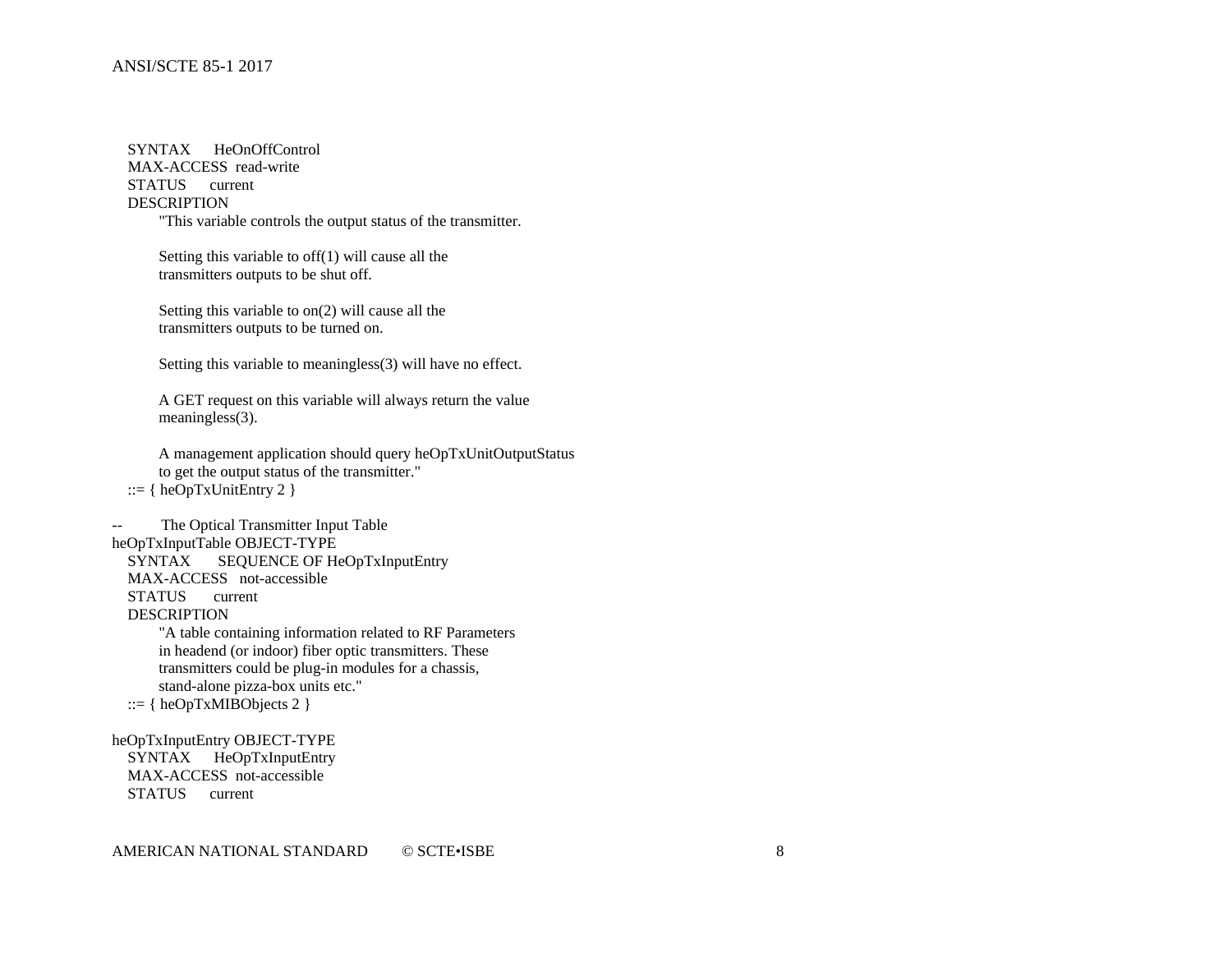**DESCRIPTION**  "Information about each Fiber Optic Transmitter in the subsystem." INDEX { entPhysicalIndex, heOpTxInputIndex } ::= { heOpTxInputTable  $1$  } HeOpTxInputEntry ::= SEQUENCE { heOpTxInputIndex Unsigned32, heOpTxInputRFPower HeTenthdBm, heOpTxInputModulatorBias HeTenthVolt, heOpTxInputAGCMode HeOnOffStatus, heOpTxInputModulationMode INTEGER, heOpTxInputRFPadLevel HeTenthdB } heOpTxInputIndex OBJECT-TYPE SYNTAX Unsigned32 MAX-ACCESS not-accessible STATUS current DESCRIPTION "Index number corresponding to the RF Input for the transmitter unit." ::=  $\{heOpTxInputEntry 1\}$ heOpTxInputRFPower OBJECT-TYPE SYNTAX HeTenthdBm UNITS "0.1 dBm" MAX-ACCESS read-only STATUS current DESCRIPTION "RF composite input power in 0.1 dBm." ::=  $\{heOpTxInputEntry 2\}$ heOpTxInputModulatorBias OBJECT-TYPE SYNTAX HeTenthVolt UNITS "0.1 Volt" MAX-ACCESS read-only

AMERICAN NATIONAL STANDARD © SCTE•ISBE 9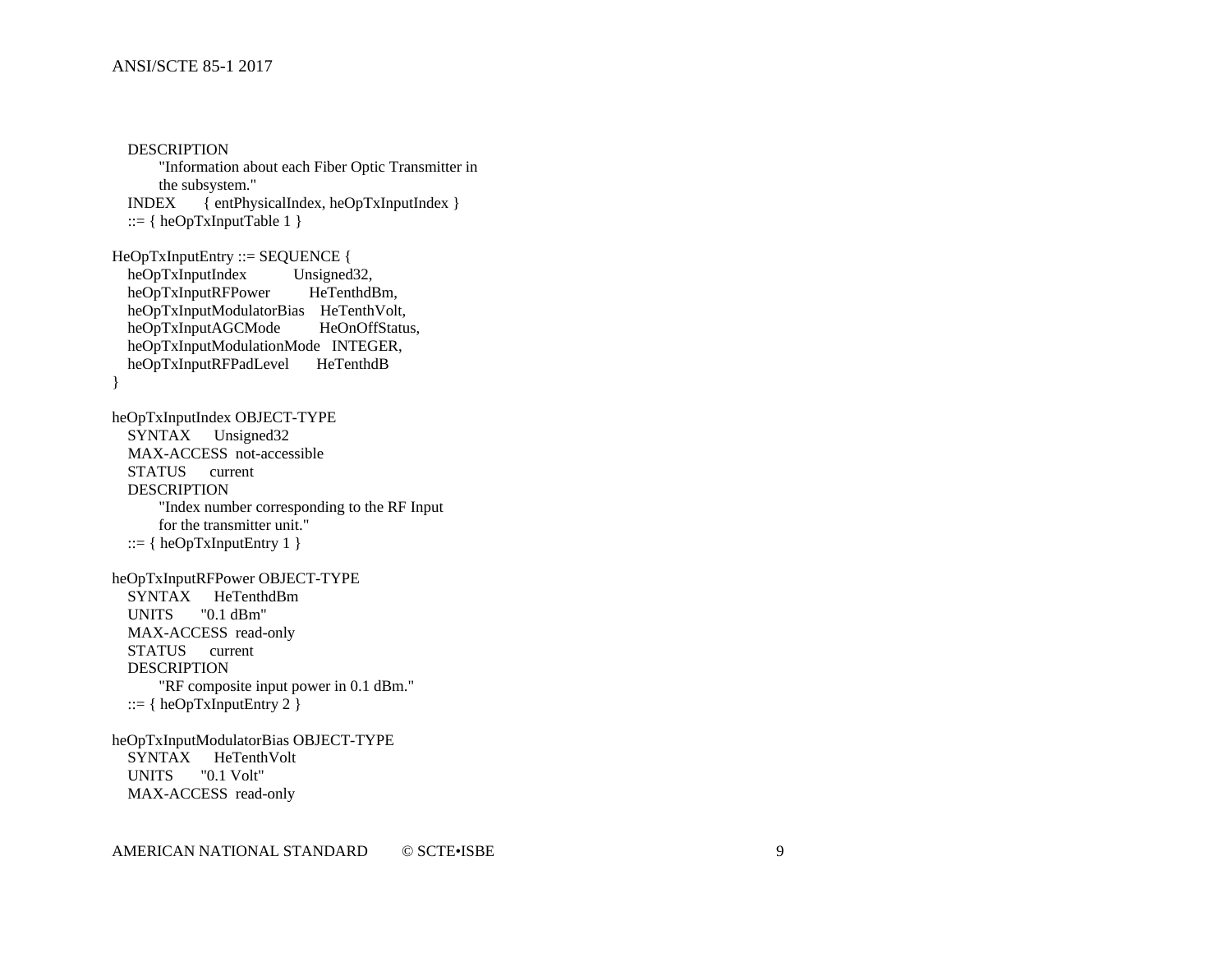STATUS current DESCRIPTION "Modulation Bias." ::=  $\{heOpTxInputEntry 3\}$ heOpTxInputAGCMode OBJECT-TYPE SYNTAX HeOnOffStatus MAX-ACCESS read-write STATUS current DESCRIPTION "Switches the transmitter Automatic Gain Control mode of operation either off(1) or on(2)." ::= { heOpTxInputEntry 4 } heOpTxInputModulationMode OBJECT-TYPE SYNTAX INTEGER {  $cw(1)$ , modulated(2) } MAX-ACCESS read-write STATUS current **DESCRIPTION**  "Transmitter modulation mode: cw(1) for Continuous Wave, or modulated(2) for Modulated." ::=  $\{heOpTxInputEntry 5\}$ heOpTxInputRFPadLevel OBJECT-TYPE SYNTAX HeTenthdB UNITS "0.1 dB" MAX-ACCESS read-write STATUS current DESCRIPTION "RF Pad Attenuation Level." ::=  $\{heOpTxInputEntry 6\}$ -- The Optical Transmitter Laser Table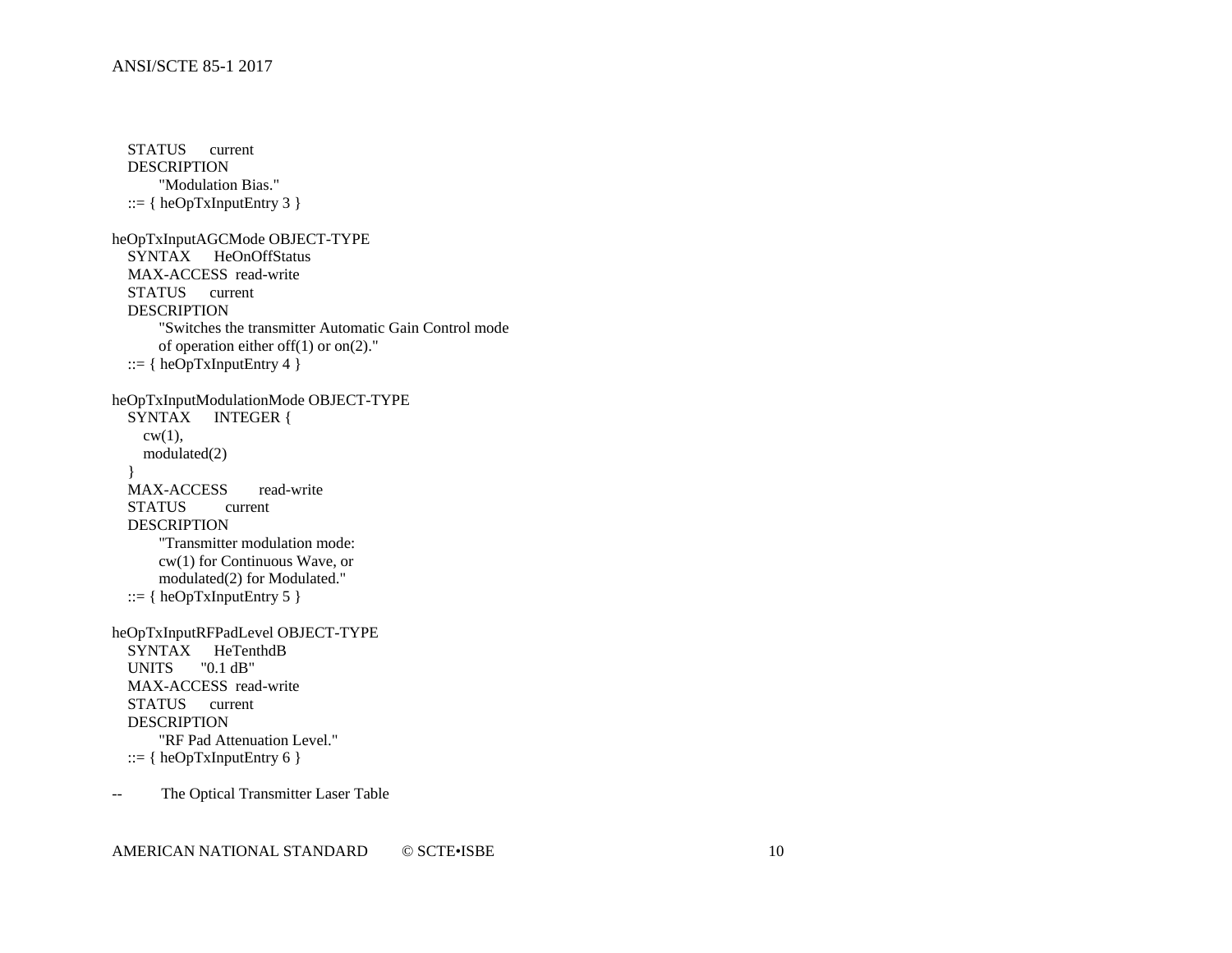heOpTxLaserTable OBJECT-TYPE SYNTAX SEQUENCE OF HeOpTxLaserEntry MAX-ACCESS not-accessible STATUS current DESCRIPTION "A table containing information about transmitter laser(s)." ::=  $\{heOpTxMIBObjects 3\}$ heOpTxLaserEntry OBJECT-TYPE SYNTAX HeOpTxLaserEntry MAX-ACCESS not-accessible STATUS current DESCRIPTION "A list of information about each laser in the particular transmitter." INDEX { entPhysicalIndex, heOpTxLaserIndex } ::= { heOpTxLaserTable  $1$  } HeOpTxLaserEntry ::= SEQUENCE { heOpTxLaserIndex Unsigned32,<br>heOpTxLaserTemp HeTenthCen HeTenthCentigrade, heOpTxLaserBiasCurrent Integer32,<br>heOpTxLaserOutputPower HeTenthdBm, heOpTxLaserOutputPower HeTenthdl<br>heOpTxLaserTECCurrent Integer32, heOpTxLaserTECCurrent Integer32,<br>heOpTxLaserType HeLaserType, heOpTxLaserType HeLaserType,<br>heOpTxLaserWavelength HeHundredthNanoMeter, heOpTxLaserWavelength heOpTxLaserOutputStatus HeOnOffStatus, heOpTxLaserOnOffControl HeOnOffControl } heOpTxLaserIndex OBJECT-TYPE SYNTAX Unsigned32 MAX-ACCESS not-accessible

DESCRIPTION

STATUS current

"An arbitrary value which uniquely identifies the laser."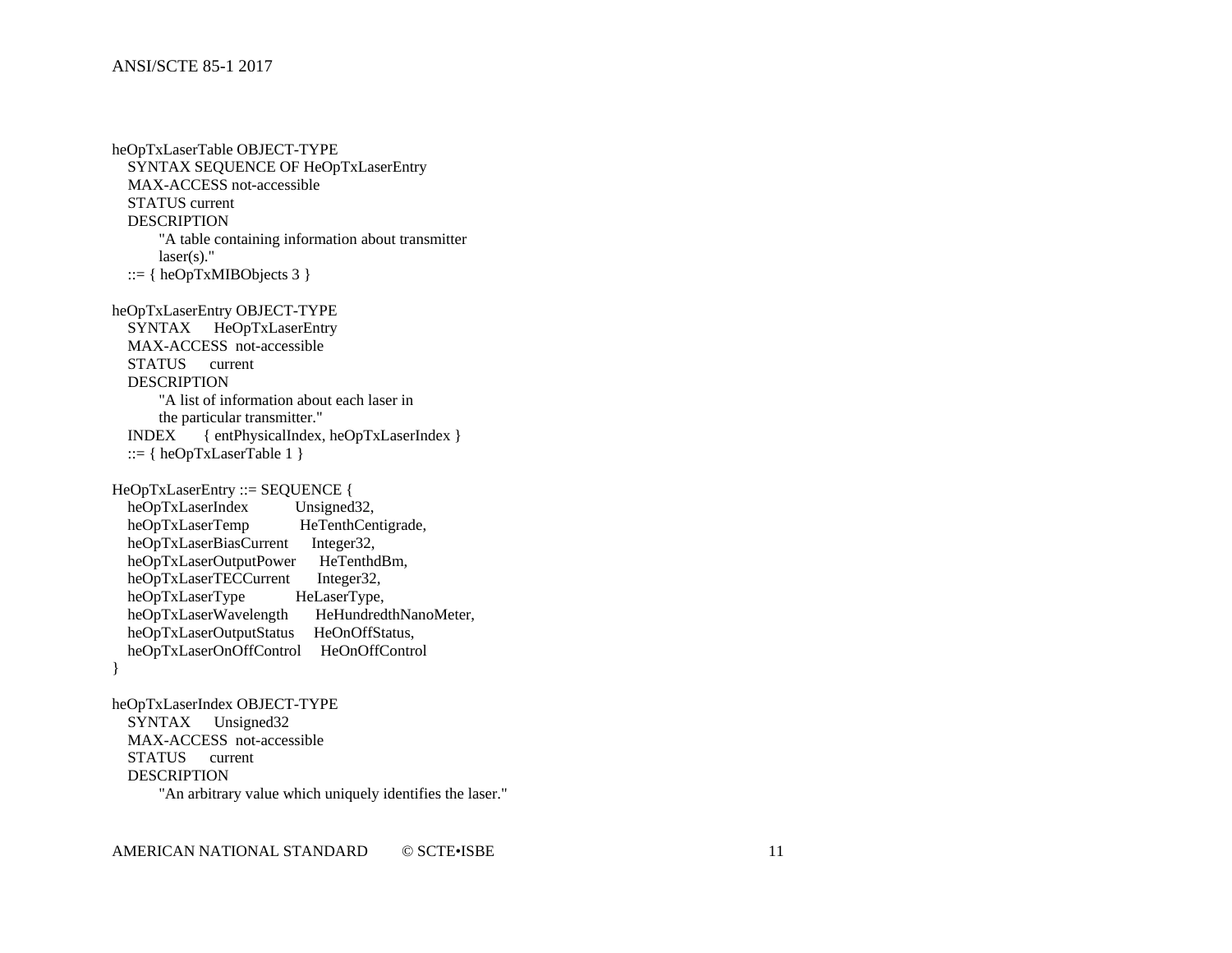::=  $\{heOpTxLaserEntry 1\}$ 

heOpTxLaserTemp OBJECT-TYPE SYNTAX HeTenthCentigrade (-250..1000) UNITS "0.1 degrees Celsius" MAX-ACCESS read-only STATUS current DESCRIPTION "Temperature of the Transmitter Laser.

> This object must provide for the alarm management capabilities with a corresponding entry in the propertyTable of SCTE-HMS-PROPERTY-MIB (HMS026).

 An alarm shall be recorded as an entry in the currentAlarmTable of SCTE-HMS-PROPERTY-MIB (HMS026).

A log record shall be added as an entry in the heCommonLogTable.

 An heCommonAlarmEvent notification shall be sent." ::=  $\{ \text{heOpTxLaserEntry 2 } \}$ 

heOpTxLaserBiasCurrent OBJECT-TYPE SYNTAX Integer32 (0..65535) UNITS "milli Amperes" MAX-ACCESS read-only STATUS current DESCRIPTION "Transmitter laser bias current.

> This object must provide for the alarm management capabilities with a corresponding entry in the propertyTable of SCTE-HMS-PROPERTY-MIB (HMS026).

 An alarm shall be recorded as an entry in the currentAlarmTable of SCTE-HMS-PROPERTY-MIB (HMS026).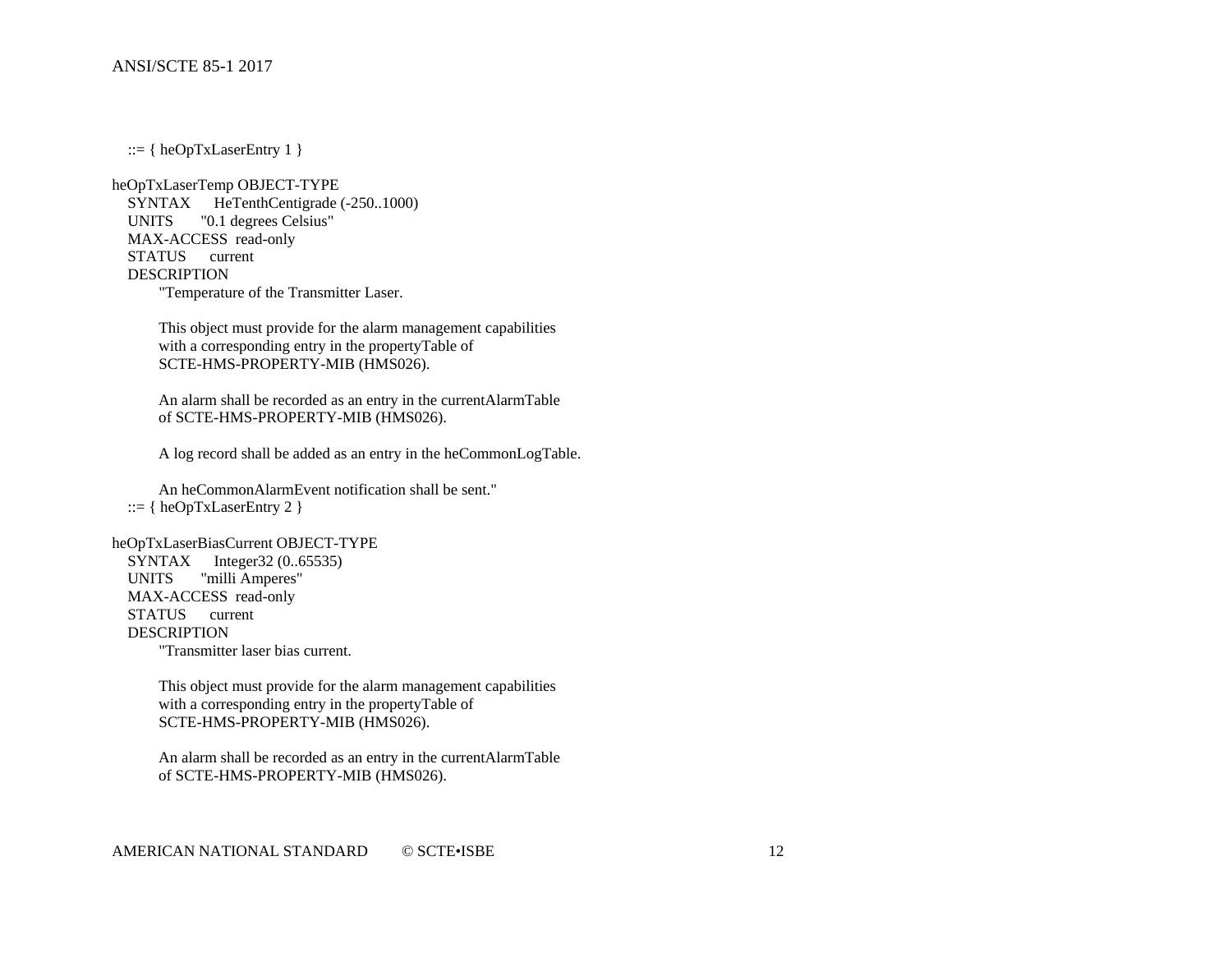A log record shall be added as an entry in the heCommonLogTable.

 An heCommonAlarmEvent notification shall be sent."  $::= \{ \text{heOpTxLaserEntry } 3 \}$ 

heOpTxLaserOutputPower OBJECT-TYPE SYNTAX HeTenthdBm UNITS "0.1 dBm" MAX-ACCESS read-only STATUS current DESCRIPTION "The laser output power.

> This object must provide for the alarm management capabilities with a corresponding entry in the propertyTable of SCTE-HMS-PROPERTY-MIB (HMS026).

 An alarm shall be recorded as an entry in the currentAlarmTable of SCTE-HMS-PROPERTY-MIB (HMS026).

A log record shall be added as an entry in the heCommonLogTable.

 An heCommonAlarmEvent notification shall be sent." ::= { heOpTxLaserEntry 4 }

heOpTxLaserTECCurrent OBJECT-TYPE

 SYNTAX Integer32 UNITS "milli Amperes" MAX-ACCESS read-only STATUS current DESCRIPTION "Laser Thermo Electric Cooler current." ::=  $\{heOpTxLaserEntry 5\}$ 

heOpTxLaserType OBJECT-TYPE SYNTAX HeLaserType MAX-ACCESS read-only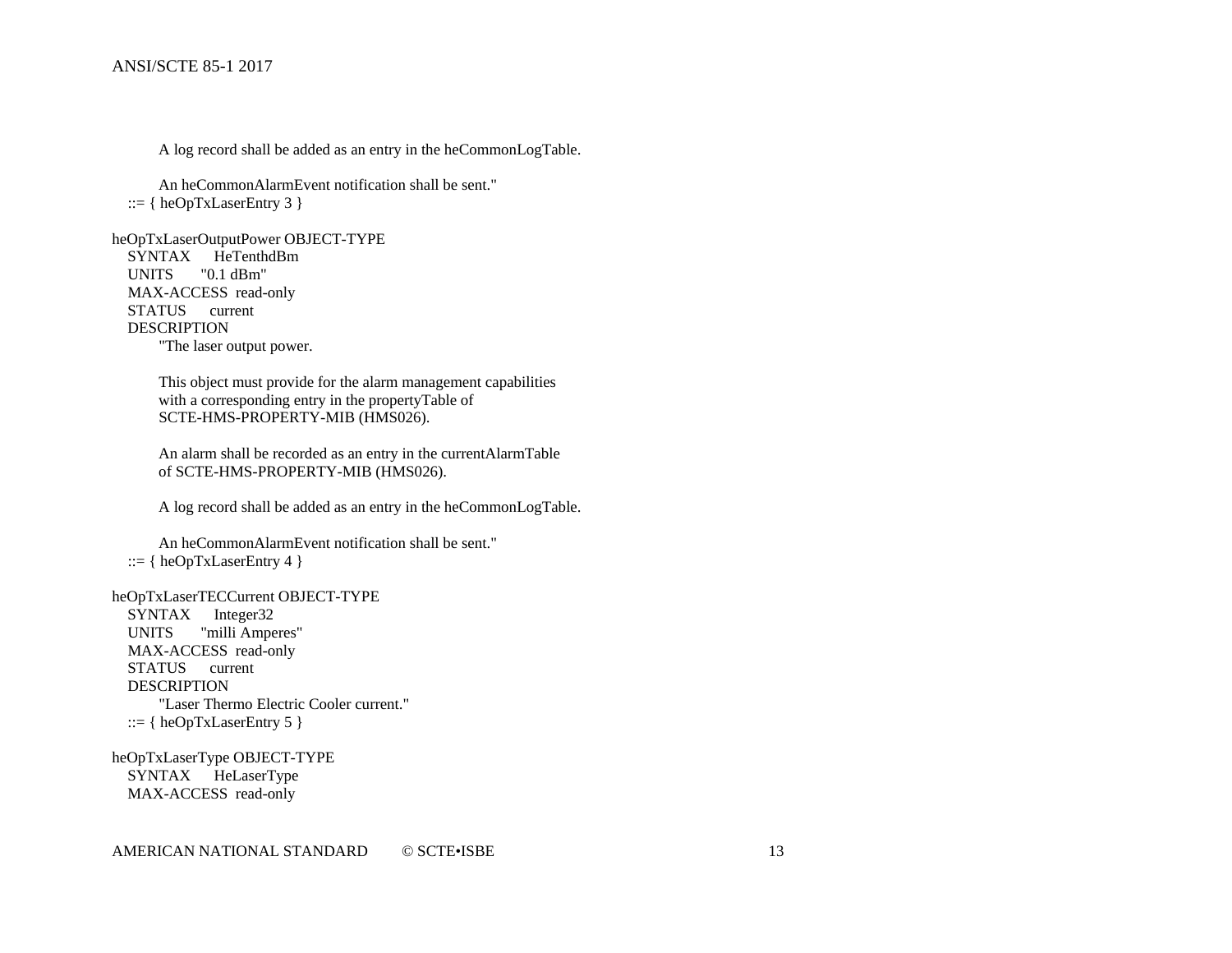STATUS current DESCRIPTION "Laser type." ::= {  $heOpTxLaserEntry 6$  } heOpTxLaserWavelength OBJECT-TYPE SYNTAX HeHundredthNanoMeter UNITS "0.01 nanometer" MAX-ACCESS read-only STATUS current DESCRIPTION "The laser wavelength. Typical value might be 155056 (1550.56 nm)." ::=  $\{ \text{heOpTxLaserEntry 7 } \}$ heOpTxLaserOutputStatus OBJECT-TYPE SYNTAX HeOnOffStatus MAX-ACCESS read-only STATUS current DESCRIPTION "The laser output status. The value is on(2), if the Laser output is operating in normal condition The value is off(1), if the laser is either forced to turn off or shut due to an internal error. This object must provide for the alarm management capabilities with a corresponding entry in the discretePropertyTable of SCTE-HMS-PROPERTY-MIB (HMS026). An alarm shall be recorded as an entry in the currentAlarmTable of SCTE-HMS-PROPERTY-MIB (HMS026). A log record shall be added as an entry in the heCommonLogTable.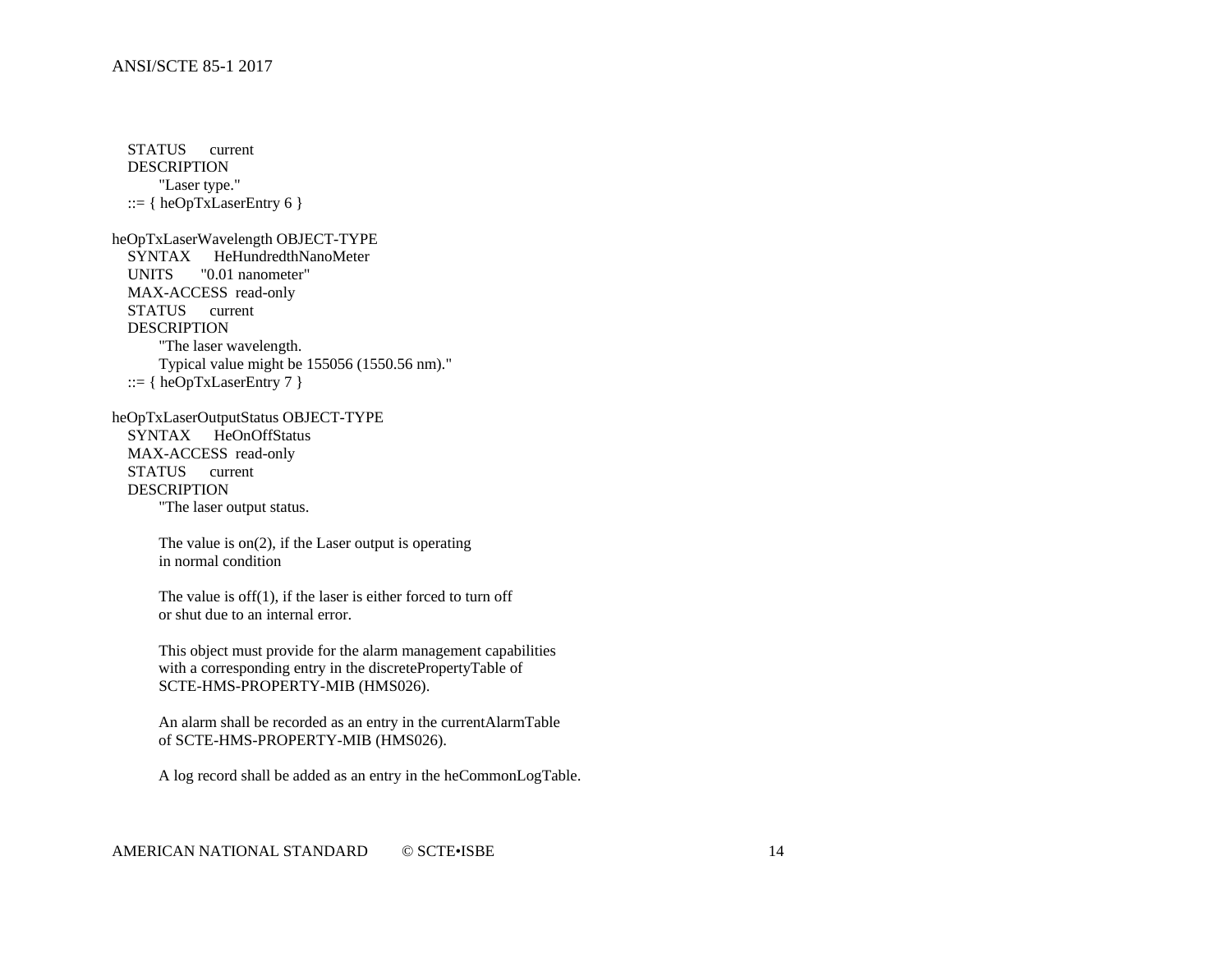```
 An heCommonAlarmEvent notification shall be sent."
::= \{heOpTxLaserEntry 8\}
```

```
heOpTxLaserOnOffControl OBJECT-TYPE
   SYNTAX HeOnOffControl
   MAX-ACCESS read-write
   STATUS current
   DESCRIPTION
       "This variable controls the output status of the laser.
```
 Setting this variable to off(1) will cause the laser output to be shut off.

 Setting this variable to on(2) will cause the laser output to be turned on.

Setting this variable to meaningless(3) will have no effect.

 A Get Request on this variable will always return the value meaningless(3).

```
 A management application should query heOpTxLaserOutputStatus
     to get the output status of the laser."
::= \{ \text{heOpTxLaserEntry } 9 \}
```

```
-- Conformance information
```
heOpTxMIBConformance OBJECT IDENTIFIER ::= { heOpticalTransmitterMIB 2 }

```
heOpTxMIBCompliances
    OBJECT IDENTIFIER ::= { heOpTxMIBConformance 1 }
```

```
heOpTxMIBGroups 
     OBJECT IDENTIFIER ::= { heOpTxMIBConformance 2 }
```

```
-- Compliance statements
heOpTxCompliance MODULE-COMPLIANCE
```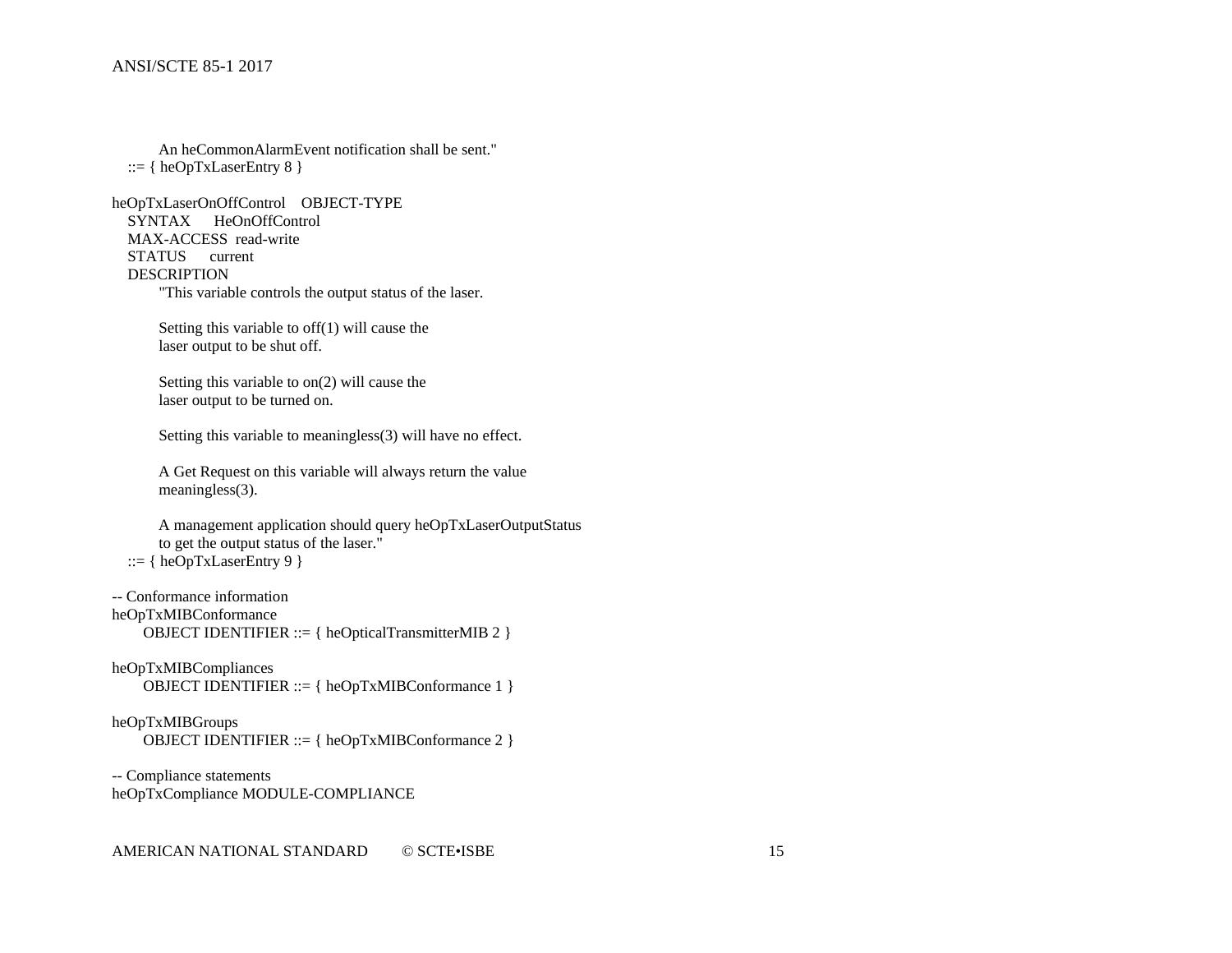```
 STATUS current
   DESCRIPTION
       "The minimum compliance statement for indoor optical transmitters."
   MODULE
     MANDATORY-GROUPS { heOpTxUnitMandatoryGroup,
               heOpTxLaserMandatoryGroup
 }
  ::= \{heOpTxMIBCompliances 1\}heOpTxUnitMandatoryGroup OBJECT-GROUP
   OBJECTS {
        heOpTxUnitOutputStatus
       }
   STATUS current
   DESCRIPTION
       "The main group defines objects which are common to all
       indoor optical transmitter modules."
  ::= \{heOpTxMIBGroups 1\}heOpTxLaserMandatoryGroup OBJECT-GROUP
   OBJECTS {
        heOpTxLaserType,
        heOpTxLaserWavelength,
        heOpTxLaserOutputStatus
 }
   STATUS current
   DESCRIPTION
       "The laser group defines laser objects which are common to all
       indoor optical transmitter modules."
  ::= \{ \text{heOpTxMIBGroups 2 } \}heOpTxUnitTableGroup OBJECT-GROUP
   OBJECTS {
        heOpTxUnitOutputStatus,
        heOpTxUnitOnOffControl 
 }
   STATUS current
```